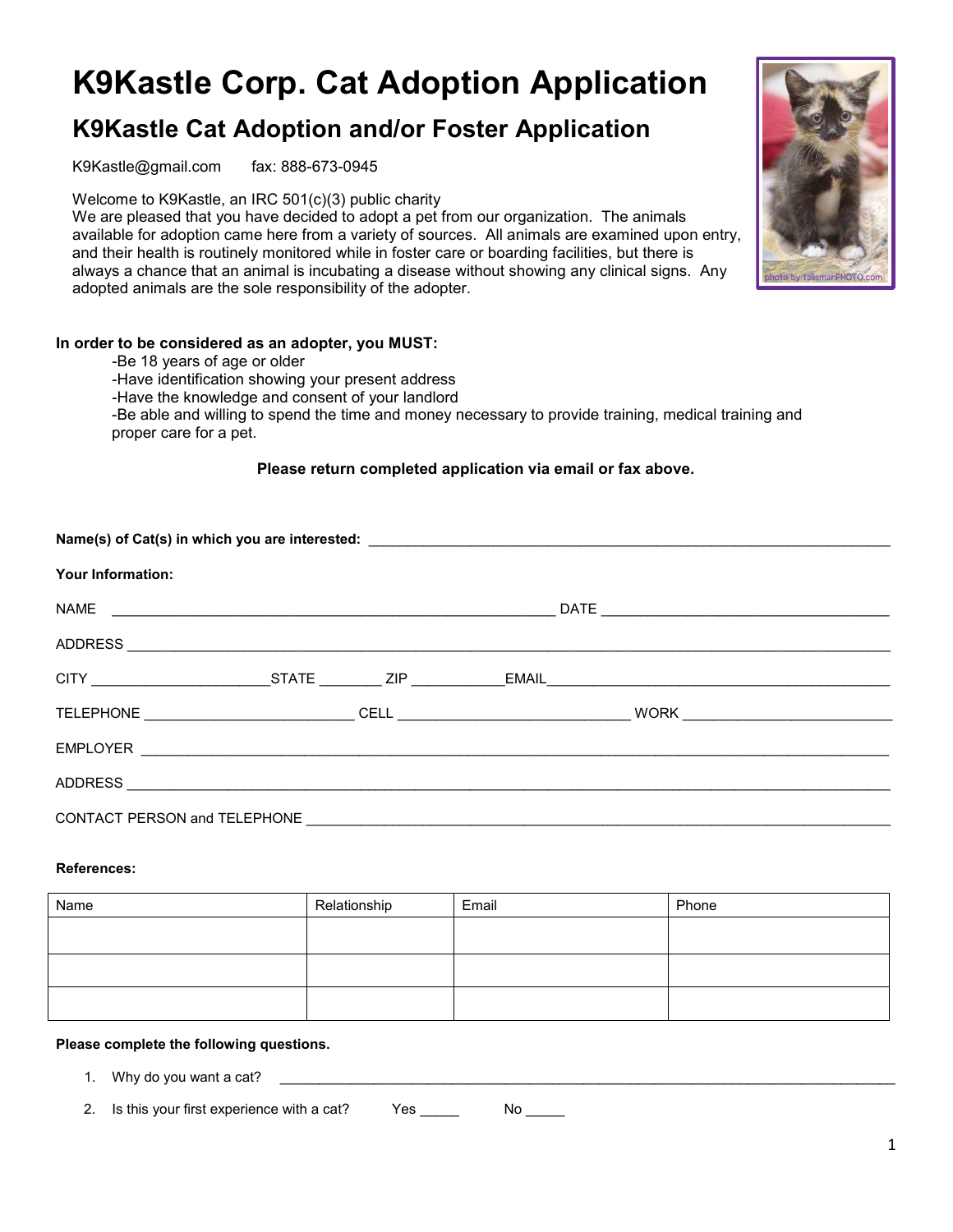#### 3. Please list your current pets (if any):

| Name | Species | <b>Breed</b> | Age &<br>date? | Declawed? | Litter box<br>ok? | How/where<br>kept | Felv/fiv tested<br>& results | Altered? |
|------|---------|--------------|----------------|-----------|-------------------|-------------------|------------------------------|----------|
|      |         |              |                |           |                   |                   |                              |          |
|      |         |              |                |           |                   |                   |                              |          |
|      |         |              |                |           |                   |                   |                              |          |
|      |         |              |                |           |                   |                   |                              |          |
|      |         |              |                |           |                   |                   |                              |          |

## 4. List additional pets have you owned in the past 10 years:

| Name | Species | <b>Breed</b> | Age & date? | Date/age<br>departed | Why/how departed? | Altered? |
|------|---------|--------------|-------------|----------------------|-------------------|----------|
|      |         |              |             |                      |                   |          |
|      |         |              |             |                      |                   |          |
|      |         |              |             |                      |                   |          |
|      |         |              |             |                      |                   |          |
|      |         |              |             |                      |                   |          |
|      |         |              |             |                      |                   |          |
|      |         |              |             |                      |                   |          |

# 5. List your current and past veterinarian(s): **WE CANNOT PROCESS THE APPLICATION WITHOUT THIS INFORMATION**

| Name | Address | Phone | Pets treated? | Years |
|------|---------|-------|---------------|-------|
|      |         |       |               |       |
|      |         |       |               |       |
|      |         |       |               |       |
|      |         |       |               |       |
|      |         |       |               |       |
|      |         |       |               |       |

## 6. Please provide information regarding all household members:

| Name | Relationship | Age (Under 18 or<br>Adult) | Pet allergies? | Consent to<br>adoption? |
|------|--------------|----------------------------|----------------|-------------------------|
|      |              |                            |                |                         |
|      |              |                            |                |                         |
|      |              |                            |                |                         |
|      |              |                            |                |                         |
|      |              |                            |                |                         |
|      |              |                            |                |                         |

7. Do you live in a: House \_\_\_\_\_ Apartment \_\_\_\_\_ Condo \_\_\_\_\_ Mobile \_\_\_\_\_

8. Do you: Own \_\_\_\_\_\_ Rent \_\_\_\_\_\_ Since when have you resided at current address? \_\_\_\_\_\_\_\_\_\_\_\_\_\_\_\_\_

9. If you rent, does your lease permit cats? Yes \_\_\_\_\_ No \_\_\_\_\_